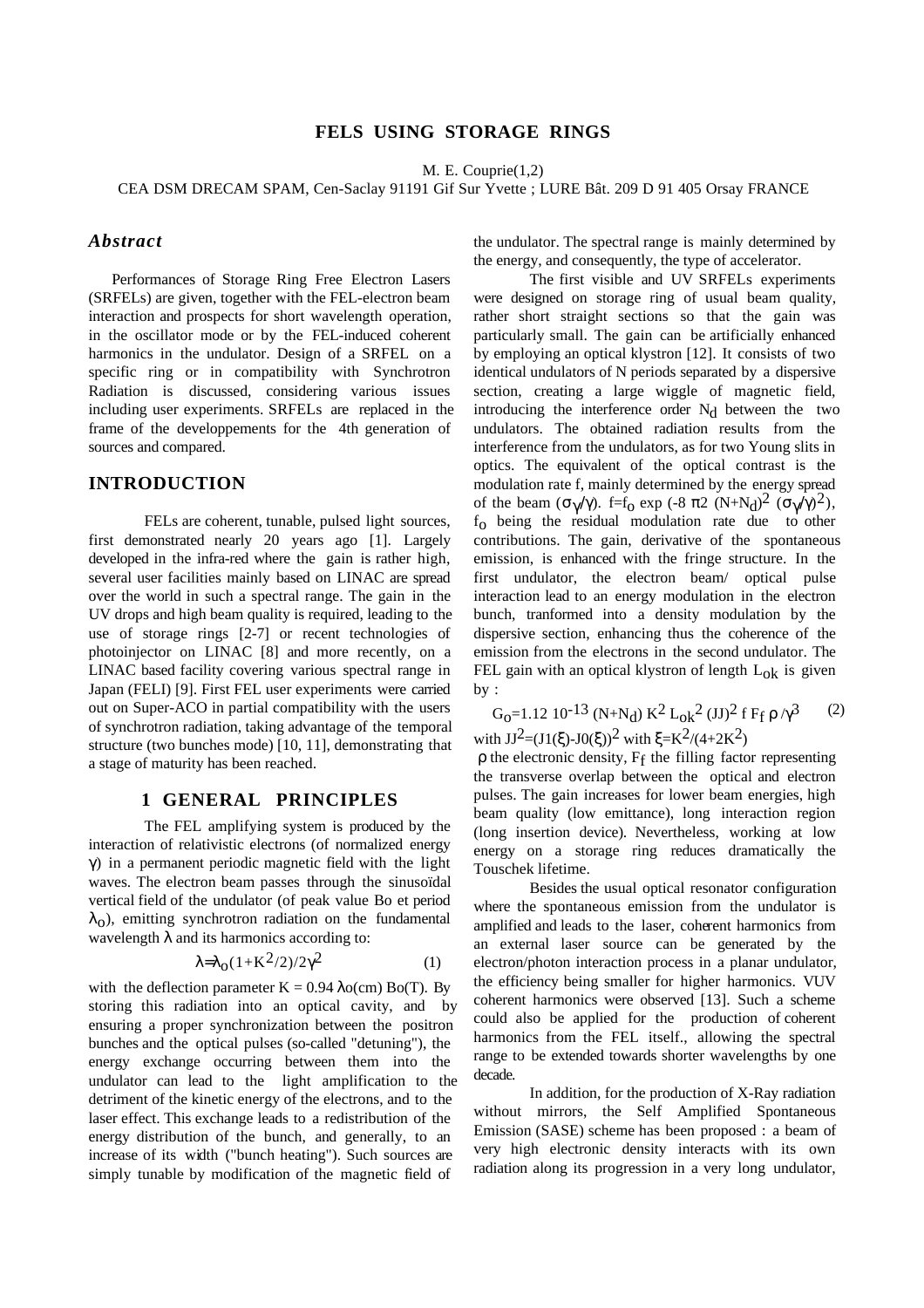so that the resulting emission at the end of the undulator becomes coherent. The process being demonstrated only in the infra-red, such a solution could be viewed as an alternative to more conventional schemes, requiring challenging technological performances.

#### 1000 S-ACO 800 MeV VEPP 3 100 350 MeV **700 MeV** FELI Power (mW) 165 Me\ 600 MeV 10 ii e v **JVSOR<br>00 Me1** Hari 1 200 300 400 500 600 700 Wavelength (nm)

### **2 SRFEL PERFORMANCES**

Fig. 1. Laser average power versus the spectral range for existing and shut down FEL facilities. FEL operated on Linear Accelerator are underlined.

The spectral range covered by FELs in the UV (see fig.1) is still rather limited, eventhough great expects were put in FEL. The record of the shortest wavelength is at 240 nm, obtained on the VEPP3 storage ring, where the FEL experiment is presently shut-down. Difficulties mainly come from

- a limited gain, due to rather short straight sections for the insertion device (the maximum length being of 7 m on VEPP3)
- rather long electron bunches (as on UVSOR, bunches can be shortened with harmonic cavities)
- a reduced choice of mirrors, with additional losses compared to the infra-red region, together with a hostile environment provided by the harmonics of the undulator extending towards the X-ray range.

According to the first theories of SRFELs (Renieri limit [14]), the SRFEL power is proportional to the increase of the square of energy spread induced by the interaction, and to the synchrotron radiation power Psynch (Psynch  $\alpha$  I  $\gamma$ <sup>4</sup>). Operating at a higher energy and current I as on Super-ACO provides a higher laser power and a longer laser duration.

The temporal structure of a storage ring FEL first results from that of the electron beam from which it is generated at a rather high repetition rate  $({\sim MHz})$ . The FEL micropulse duration is 5 to 20 times shorter than the

electron bunch, ranging between 200 ps (VEPP3) to 15 ps (UVSOR) FWHM (the amplification occuring for the maximum of electronic density). It would be difficult to reach the fms range, because of the associated reduction of Touschek lifetime associated to very short electron bunches; FEL driven by LINAC with a photoinjector should be preferable for that purpose. Less than ten ps is reasonnable, assuming shorter electrons bunches on a new generation of machines. Les hope is put now in the low alpha operation because short bunches are only achieved at very low current, so with rather low peak electronic density and lifetime.

Besides, storage ring FELs can present in addition to the ps structure, a macrotemporal behaviour at the ms scale, either for bad beam stability or for particular conditions of detuning, with a natural frequency depending on the laser risetime and the synchrotron damping time or synchronised on line, on its multiples and harmonics [15]. With an artificial gain modulation, the laser can adopt a chaotic regime [16] ; a high stability is thus imperatively required.

In addition, the FEL can be operated in the Qswitched mode: the gain is artificially suppressed during 10-50 ms by changing the revolution frequency in the ring (ie tuning) or the beam orbit (transverse overlap), and suddenly reestablished. Thus, the laser starts from a non perturbated situation, with a rise-time of the order of 50 ms and presents a forced macrotemporal structure, a peak power enhanced by the order of 30, compared to the natural mode, and the pulse to pulse intensity is more stable.

 The natural laser linewidth is of the order of  $10^{-4}$ , smaller than the one given by the undulator radiation  $(\Delta \lambda / \lambda = 1/nN)$ , of the order of 10% for 10 periods). It can be narrowed using an intra-cavity etalon, as demonstrated on VEPP3 [3] leading to a relative value of  $10^{-6}$ . The Fourier limit for gaussian beams is given by:  $\Delta \lambda / \lambda = 1.5 \cdot 10^{-6} \lambda (nm) / \Delta \tau$  (FWHM ps). So, for a 10 ps FEL pulse at 200 nm, the spectral resolution of a few  $10^{-5}$  could induce a compromise between the pulse duration and the spectral resolution according to the use of the laser source.

Spectral and temporal width acheived on various FEL sources in the UV are plotted in fig. 2. Linac driven FEL provide the shortest pulses but a bad spectral resolution, to the difference of storage ring FELs. The choice should be made according to the use, depending whether energy resolution or very short pulses are required.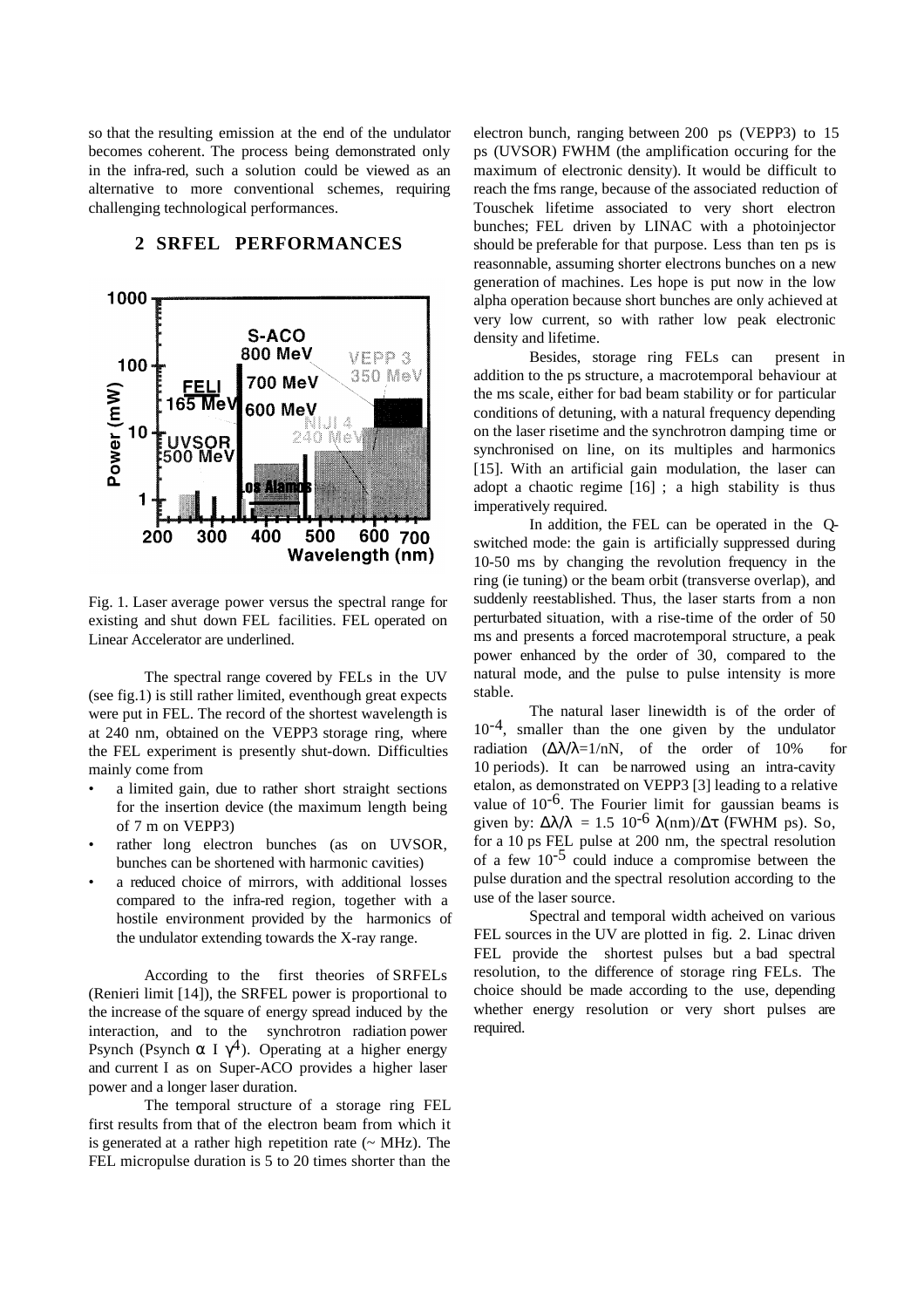

Fig. 2 : Spectral and temporal widths vs wavelength

The transverse characteristics of the laser are determined by the optical resonator, assuming a TEMoo gaussian beam. The length of the optical cavity should correspond to a sub-harmonic of the revolution frequency, for insuring the synchronism condition. Because of the longer straights sections for getting higher gains, the tendancy is now to get longer resonators (more than 50 m on DUKE,  $\sim$  40 m on SOLEIL). Generally, the waist is  $\sim$ 300-400 µm and the angular divergence around 100-200 µrad. The optimization of the transverse overlap between the electron beam and the optical pulse does not require specifically very small electron beam (of the order of the waist in both directions), because the spatial coherence is determined by the optical resonator. For synchrotron radiation, limited diffraction sources require very small emittance because the spatial coherence is determined by the beam size and divergence, convoluted with the photon emission.

So far, SRFELs operated with planar undulator, producing a laser field horizontally polarized. Recently (april 1996) was installed on UVSOR an optical klystron for adjustable field from planar to helical, leading to an adjustable polarization of the laser. The modulation in the spectrum could be observed. In addition, the gain is higher in the helical mode for an equivalent length. Only the first harmonic being produced on axis, the mirror degradation should be reduced, but the production of coherent harmonics from the FEL for extention of its spectral range is no more possible.

## **3 SRFEL INTERACTION**



Fig 3. Experimental detuning curve

The dynamics of storage ring FELs is highly dependent on the tuning condition (synchronism between the optical pulses in the optical cavity and the bunches stored in the ring) and on the beam stability. Reproducible behaviour of the FEL versus detuning could be observed in two places. On Super-ACO, one can distinguish five zones of operation (see figure 1) [15] : zone 3 around perfect tuning with maximum power, minimum temporal and spectral widths, "cw" operation in the ms range, but with some jitter and intensity fluctuations; two adjacent zones (2 and 4), with a slight detuning, with a pulsed regime, wider distributions and smaller power; areas 1 and 5 with larger detuning: "cw" laser, more reduced power and broadened distributions, but higher stability in position and intensity. On UVSOR, the cw central region is so tiny that only a main pulsed central region appears (corresponding to zones 2 and 4) surrounded by two detuned cw regions.

The macro-temporal structure was first understood by considering the dimensionless laser intensity I increase and "bunch heating" according to: dI/dt = I (G-P)/T<sub>O</sub> + I<sub>S</sub> and d $\Sigma$ /dt = 2 (I- $\Sigma$ )/ $\tau_S$ 

with To the round-trip time, Is the spontaneous emission, P the cavity losses,  $\Sigma = (\sigma \gamma / \gamma^2 - \sigma \gamma / \gamma_{\text{off}}^2) / (\sigma \gamma / \gamma_{\text{eq}}^2)$ σγ/γ<sub>off</sub><sup>2</sup>), σγ/γ<sub>eq</sub> standing for the energy spread without laser and  $\sigma\gamma/\gamma_{eq}$  with the laser at equilibrium ( $\Sigma$ =I=1). With an ideal beam (without anomalous bunch lengthening), the laser interaction should "heat" the beam, and enhance the energy spread and consequently slightly the bunch length [14]. Small perturbations to the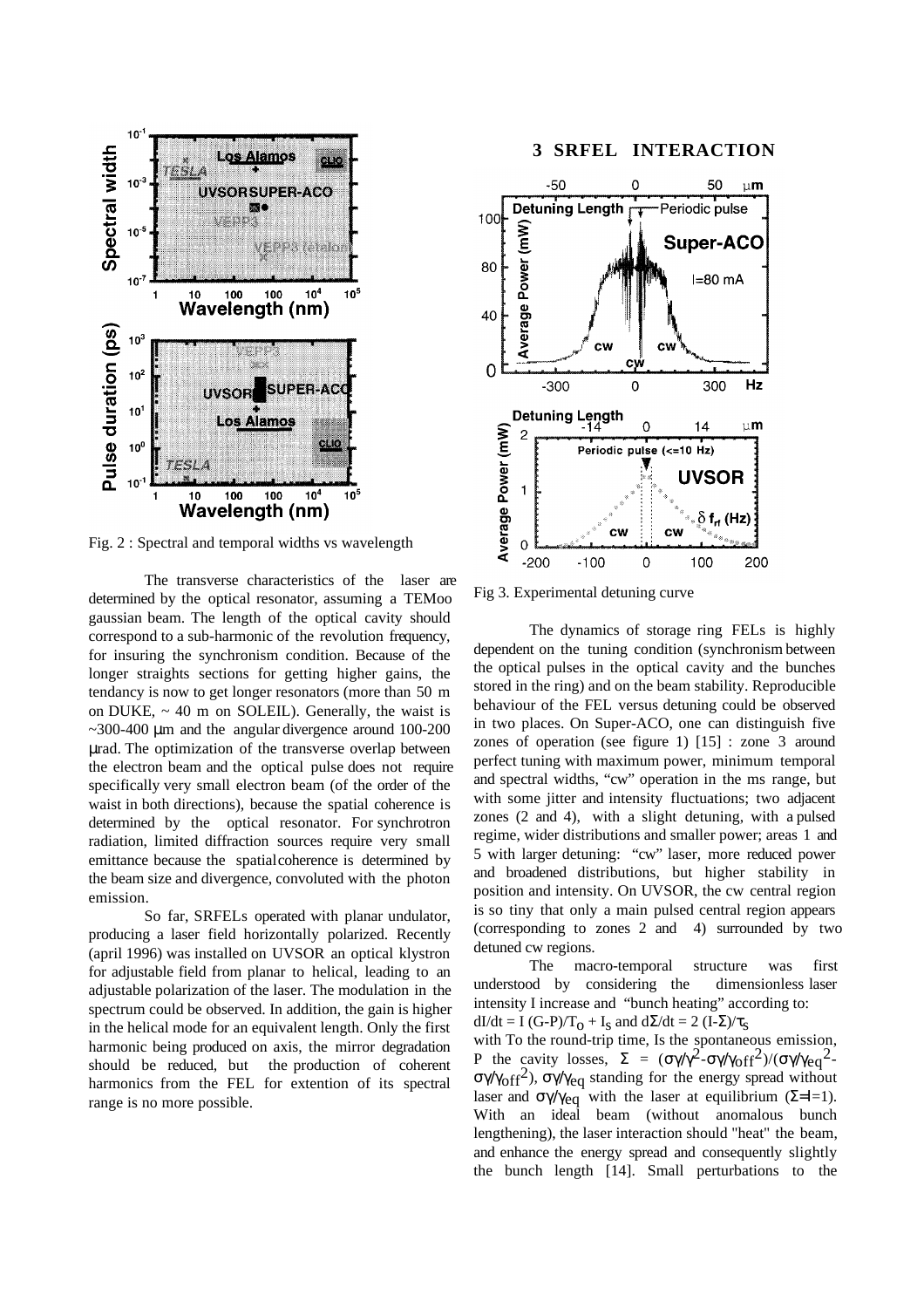stationary solution of these coupled equations gives the natural laser oscillating period, according to [15]:  $T_r = 2\pi$  $(\tau_r \tau_s/2)^{1/2}$  with  $\tau_r$  the laser rise-time  $\tau_r = T_0/(G-P)$ .

One can consider the pass-to-pass longitudinal evolution [17]:  $y_{n+1}(\tau) = R^2 y_n(\tau-\epsilon) [1 + g(\tau)] + i_S$ yn(τ) being the longitudinal profile of the laser pulse, τ the longitudinal coordinate inside the micropulse (the origin being taken at the synchronous electron),  $\mathbb{R}^2$  the mirror reflectivity, ε the detuning with respect to the electron bunch and is the spontaneous emission. The total laser dimensionless intensity I<sub>l</sub>(t) is the integral of y(t,  $\tau$ ) over dτ. The longitudinal distribution profile of the electron bunch can be assumed to be gaussian, so:  $g = g_0$  $\exp(-\tau^2/2\sigma)^2$ ). The laser saturation results from the laser detuning process combined with the enhancement of the energy spread leading to the gain reduction according to  $g_0$ = g<sub>off</sub> (P/g<sub>off</sub>)<sup> $\Sigma$ </sup>, g<sub>off</sub> being the initial gain without laser. This model leads to :

- Apart from the "bunch heating", the laser can also saturate (reach G=P) because of the laser micropulse jittering [18] accumulated over passes, as observed on Super-ACO around perfect tuning (where the micropulse position can change very rapidly for a very small modification of the synchronization), without great modification of the positron bunch distribution and energy spread. For a detuned condition, with smaller initial gain closer to the losses, the FEL micropulse is confined in its position and a very small increase of energy spread is sufficient to saturate. Such a phenomenon has been observed on Super-ACO, the only FEL being cw for a small detuning range around perfect synchronism.
- According to the tuning condition and the relative values of  $\tau_r$  and  $\tau_s$ , the response of the laser can be damped oscillator leading to a cw regime (as in zones 1, 3, 5 for the Super-ACO FEL) or oscillator of relaxation (as in zones 2 and 4).

Pass to pass evolution of the laser micropulse starting from the spontaneous emission of the undulator can also be modelized in the frequency space [20]. Such model allows the detuning curves to be simulated (see figure 4), in good agreement with the previous representation. Moreover, it seems that both the spectral and temporal narrowing of the FEL micropulse can occur towards the Fourier limit, even after the laser saturation. Experimentally, it is 5-50 time bigger than the Fourier limit. Besides, such a model allows to follow the FEL stability in response to a perturbation : clearly, the laser adopts damped oscillations of relaxation in zone 3 whereas it directly comes back to its equilibrium state in zone 5 (for the Super-ACO case), in good agreement with the experimental behaviour.

Eventhough the understanding of SRFELs dynamics (a very complex system including the beam evolution in the storage ring coupled to the FEL interaction) is progressing, some aspects were neglected so far. For instance, a new work attempts to consider both the FEL

interaction together with the microwave instability [19]. A real description is required for being able to completely control the FEL.



Fig. 4 : Theoretical detuning curve

## **4 SRFEL STABILITY FOR USERS**

The feasibility of using the Super-ACO storage ring as a UV light source was demonstrated with the study of polarized fluorescence decays of the reduced nicotinamide adenine dinucleotide coenzyme in aqueous solution [10]. The temperature dependance of the two measured lifetime components led to the thermodynamical parameters of the conformational equilibrium, in good agreement with other spectroscopic techniques. The fluorescence anisotropy decays versus temperature provides an apparent hydrodynamic radius of the folded form (in good agreement with that deduced from Van der Waals models) and indicates a fast independent motion of the nicotinamide ring. The quality of the collected data fully meets the requirements for the study of more complex systems such as fluorescent compounds bound to proteins or membranes.

Moreover, a specificity of SRFELs comes from pump-probe experiments combining the FEL with synchrotron radiation, both naturally synchronized, polarised, tunable : the dynamics of the intermediate state excited by the pump beam and characterized by the probe source, being analysed by varying the delay between the two- light source. It opens a wide field of applications for storage rings FELs, where synchrotron radiation covers from the infrared to X-rays, and can apply to various scientific fields. First results were obtained on Super-ACO in interface physics for the study of the surface photovoltage effect at the semi-conductor/metal [11].

The stability is a critical issue for SFELs sources for users. In the longitudinal space, the laser micropulse jittering for its maximum power and minimum widths, but the spectral drift and the intensity fluctuations are very prejudicable for users. On Super-ACO was developed a longitudinal feedback system detecting the temporal change of the FEL micropulse at 300 Hz and reajusting the synchronisation condition with the RF frequency,